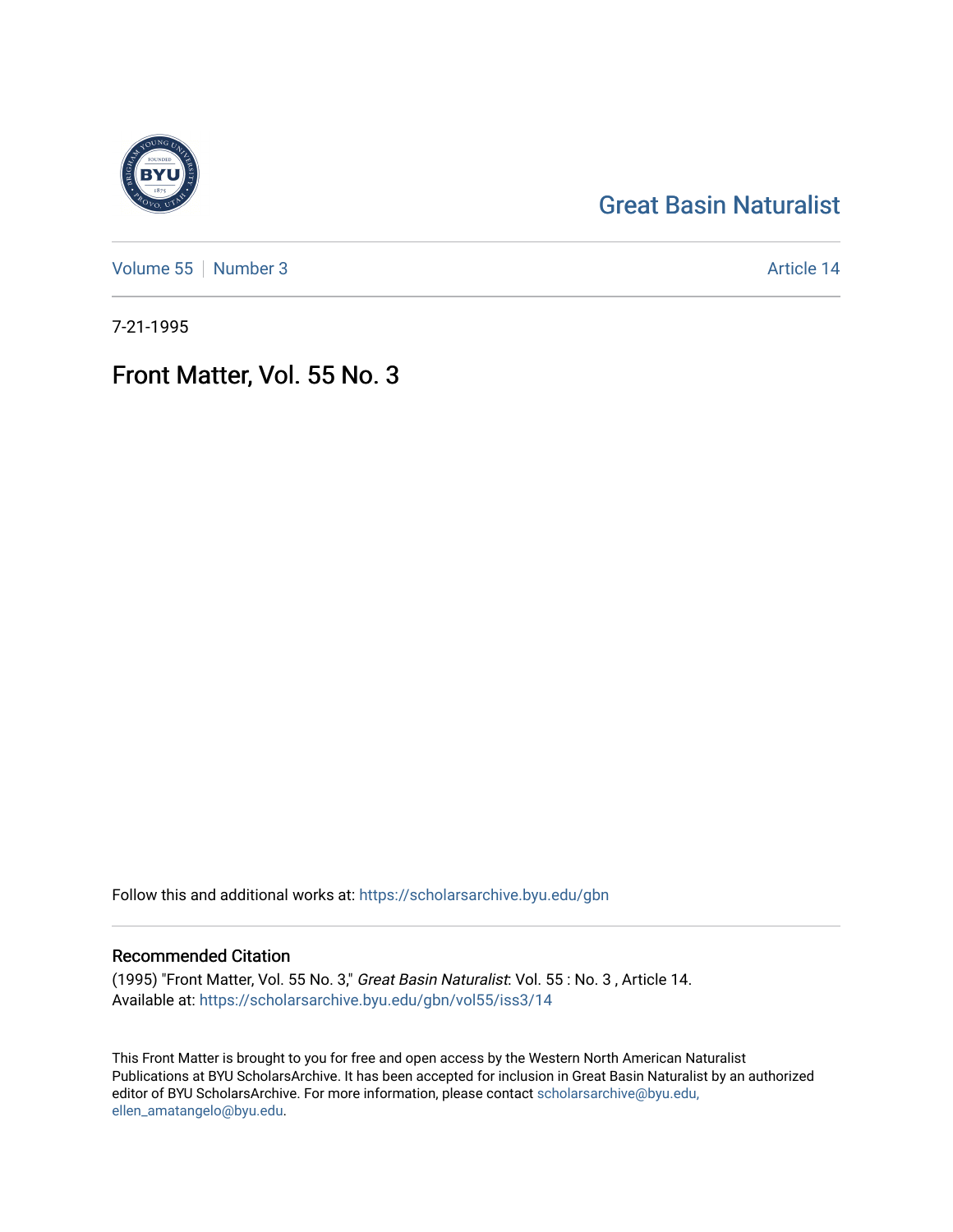$9108$ 

 $1.7111111$  $1 - 13 - 5$ 

 $H$   $B + 2$   $D$ 

# GREAT BASIN

T

# NATURALIST



VOLUME 55 Nº 3 - JULY 1995

BRIGHAM YOUNG UNIVERSITY